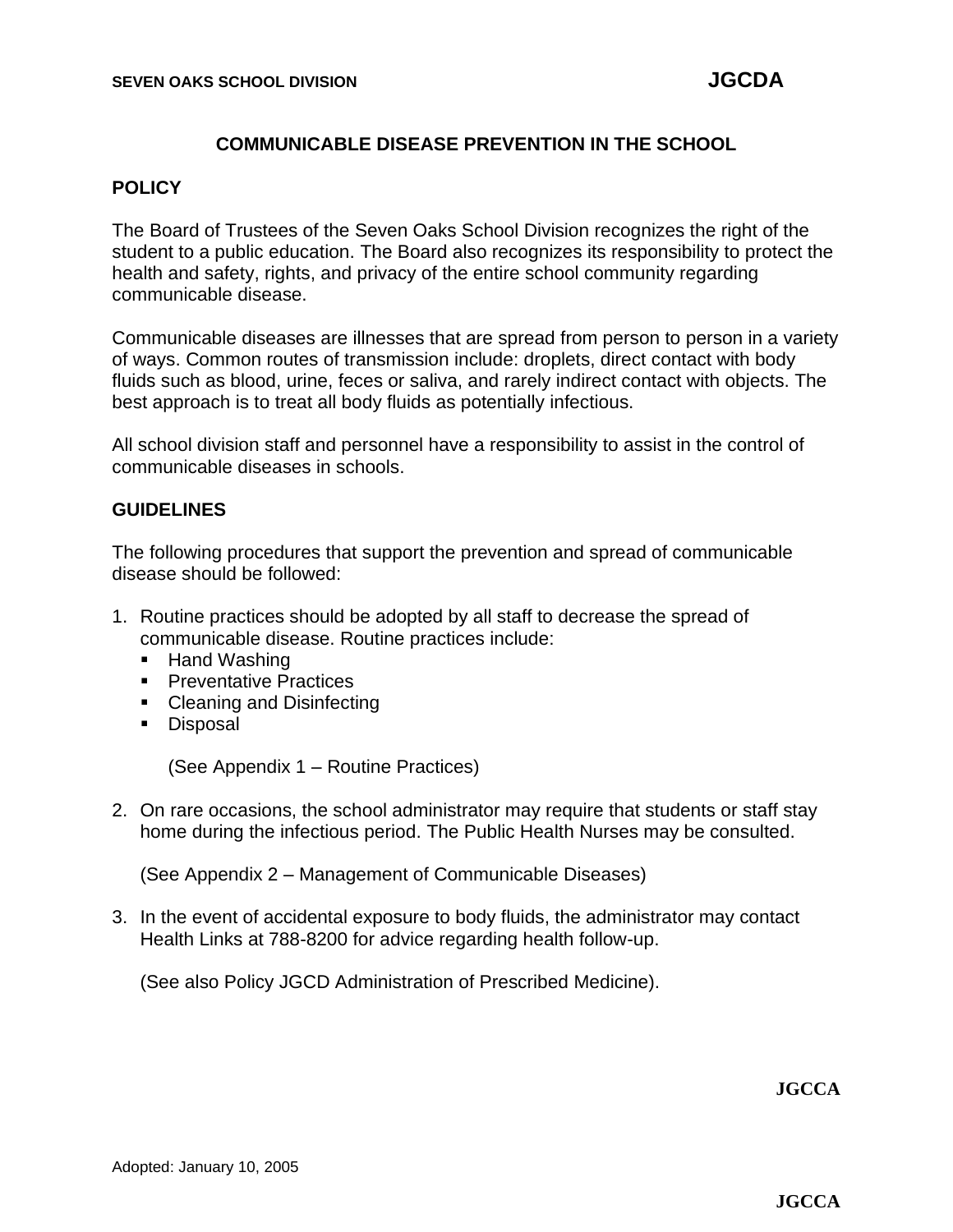### **APPENDIX 1**

### **ROUTINE PRACTICES Hand Washing and Preventative Practices**

### **Hand Washing**

**•** Frequent hand washing is the most important way to prevent the spread of infection.

### *When*

- After sneezing or coughing, and after contact with body fluids.
- Before and after meals and breaks.
- Before and after using the toilet.
- Before and after preparing food.
- When arriving home and before and after work.

### *What With?*

- Soap.
- Running water; water should be warm, but not hot enough to burn skin.

### *How?*

- Wet hands thoroughly. This helps increase the effectiveness of the soap.
- Add soap and rub hands together making a soapy lather. Do this for at least 15 seconds (e.g., sing "Happy Birthday"). Pay special attention to fingertips and thumbs.
- Rinse well holding hands downward.
- Dry hands thoroughly with paper towel; use paper towel to turn off taps. At home, try to use individual towels and wash towels regularly.
- Dispose of paper towel in garbage can.

### **Preventative Practises**

- Cover cuts or scratches with a bandage until they are healed.
- Use disposable absorbent material like paper towels to stop bleeding.
- Wear disposable gloves (that meet infection control standards) when you encounter blood or bloodstained body fluid, especially if you have open cuts or chapped hands.
- Wash your hands as soon as you remove your gloves and never reuse the gloves.

## **Cleaning and Disinfecting**

**EXT** Immediately clean up blood spills using disposable, absorbent material. Wear disposable gloves.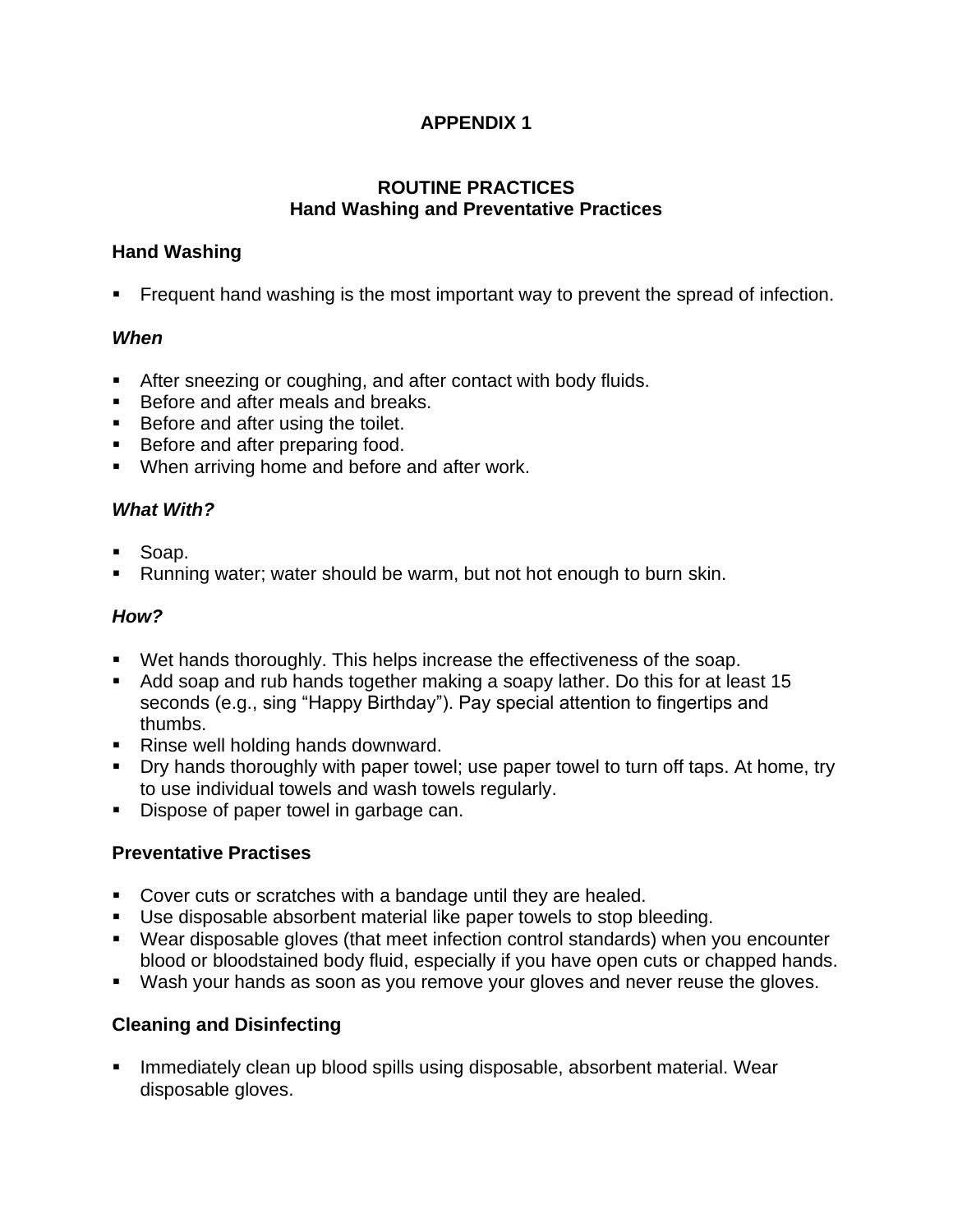- **EXEDERT After clearing blood spill with absorbent material, place paper towel over top of site** of spill and add bleach solution (one part bleach to nine parts water – 1:9) to towel to avoid splashing blood to larger area.
- Wash with hot, soapy water.

### **Disposal**

- Discard bloodstained material in a sealed plastic bag and place in a lined, covered garbage container.
- Put bloodstained clothes in a sealed plastic bag. Send home with instructions to machine-wash, separately in hot, soapy water.
- Wash hands thoroughly afterwards.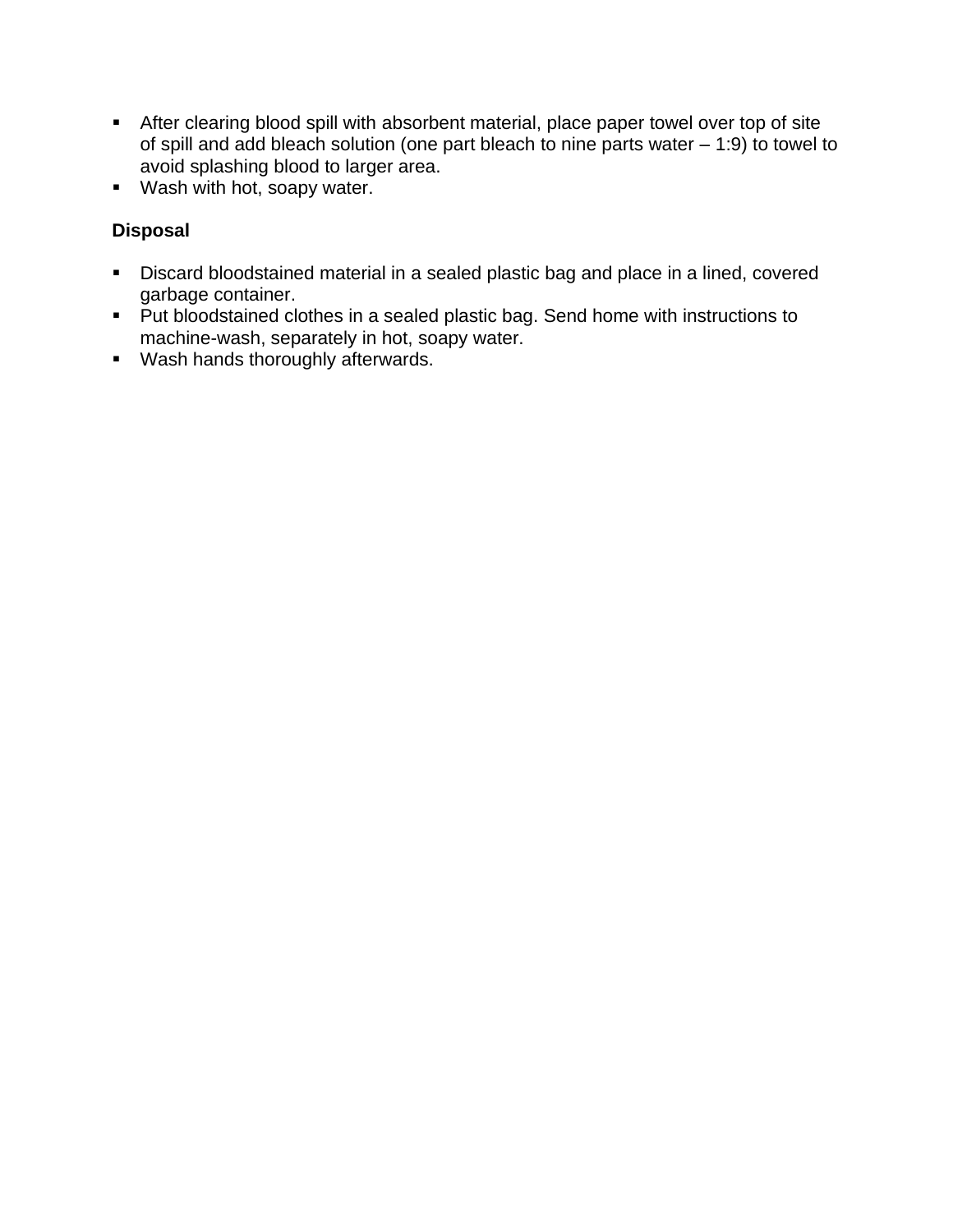### **Appendix 2**

## **Management of Communicable Diseases**

These guidelines, based on those developed by The Canadian Pediatric Society, have been developed to assist parents, schools and day cares to understand the methods of spread and prevention of certain diseases. However it should be remembered that some infected persons might have mild or no symptoms but still be able to spread the disease. Many diseases begin with the same symptoms (e.g. common cold, chicken pox, whooping cough) and are more infectious in the early course of the illness. Consult with your local Public Health Nurse for further information.

#### **Respiratory and Other Infections**

Prevention:

- Importance of good hand washing.
- Careful disposal of soiled tissue, diapers, etc.
- Cover mouth and nose when coughing, sneezing.
- Immunization if disease is vaccine preventable.

| <b>Disease</b>         | <b>Transmission (Spread)</b>    | <b>Symptoms</b>                                          | <b>Infectious Period/Exclusion</b>          |
|------------------------|---------------------------------|----------------------------------------------------------|---------------------------------------------|
| <b>Common Cold</b>     | Person to person by sneezing,   | Runny nose, sore throat, cough.                          | Infectious from 1 day before to 7 days      |
|                        | coughing. Indirect spread by    |                                                          | after onset. Exclusion not necessary        |
|                        | contaminated hands, objects.    |                                                          | unless too ill to take part in activities.  |
| <b>Scarlet Fever -</b> | Person to person by sneezing,   | Rash (feels like sandpaper) most often on the neck,      | Infectious and exclude until 24 hours       |
| caused by Group A      | coughing, rarely by indirect    | chest, armpits, elbows, groin and thighs. There may be   | after treatment has begun.                  |
| Streptococcus bacteria | contact with objects.           | flushing of the cheeks and paleness around the mouth.    |                                             |
| <b>Strep Throat-</b>   | Person to person.               | Fever, sore throat, headache.                            | Infectious and exclude until 24 hours       |
| caused by Group A      |                                 | Should see physician as antibiotic treatment may be      | after treatment has begun.                  |
| Streptococcus bacteria |                                 | required.                                                |                                             |
| Conjunctivitis-        | Person to person by direct and  | Redness, itching, pain and discharge from the eye.       | Infectious for duration of illness or until |
| <b>Pinkeye</b>         | indirect contact with discharge | Treatment for infection will be needed if pinkeye due to | 24 hours after treatment started.           |
|                        | from eye.                       | bacteria.                                                | exclude only if discharge is pus and        |
|                        |                                 |                                                          | then until the antibiotic has been taken    |
|                        |                                 |                                                          | for 1 full day.                             |
| Mononucleosis -        | Person to person by saliva.     | Fever, sore throat, enlarged lymph nodes, fatigue,       | No exclusion necessary unless too ill       |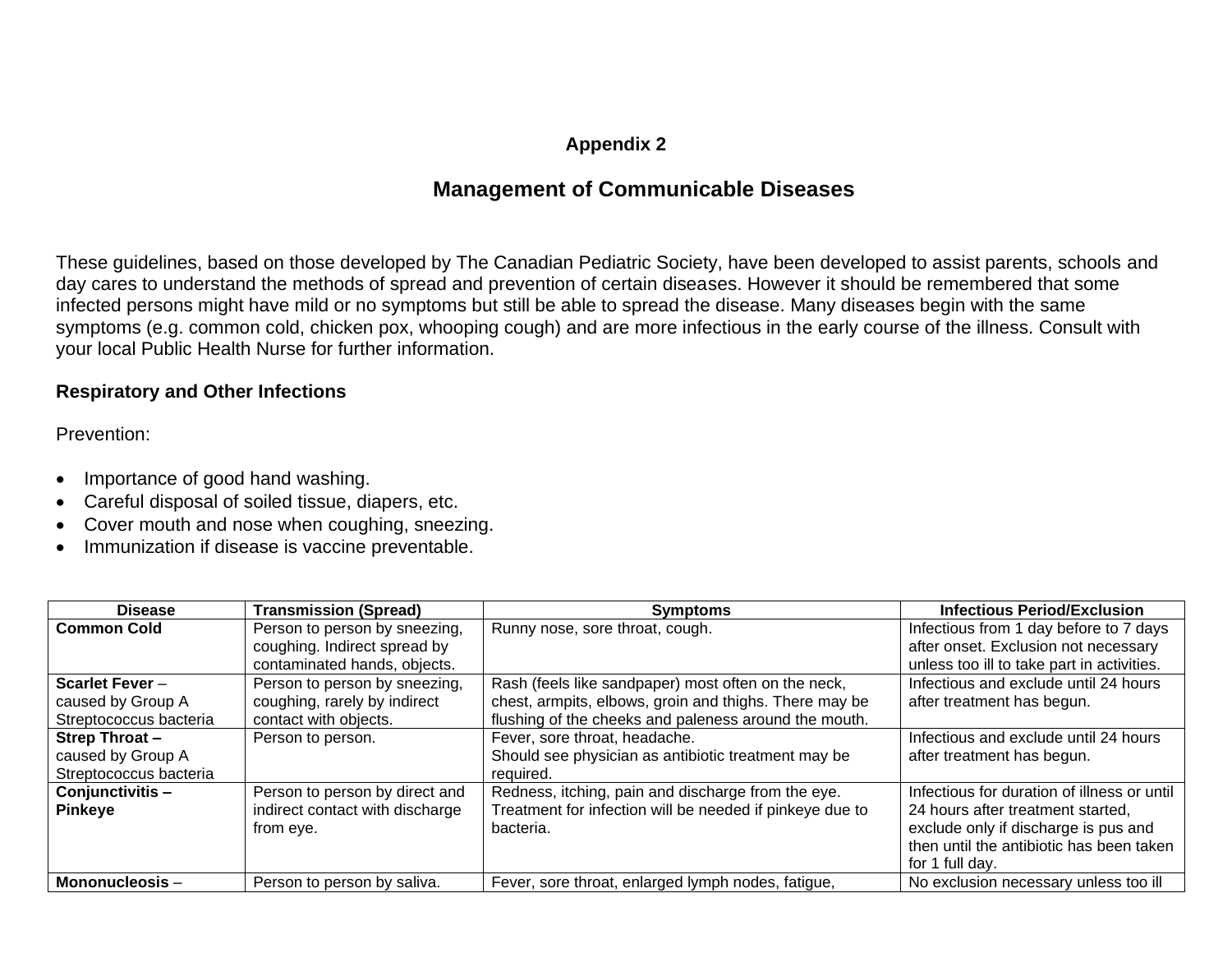| <b>Disease</b>                                               | <b>Transmission (Spread)</b>                                                                                                                                                                                                                                                                                                                                                                    | <b>Symptoms</b>                                                                                                                                                                                                                                                                                                                                               | <b>Infectious Period/Exclusion</b>                                                                                                                                                                                |
|--------------------------------------------------------------|-------------------------------------------------------------------------------------------------------------------------------------------------------------------------------------------------------------------------------------------------------------------------------------------------------------------------------------------------------------------------------------------------|---------------------------------------------------------------------------------------------------------------------------------------------------------------------------------------------------------------------------------------------------------------------------------------------------------------------------------------------------------------|-------------------------------------------------------------------------------------------------------------------------------------------------------------------------------------------------------------------|
| caused by Epstein-Barr<br>virus                              |                                                                                                                                                                                                                                                                                                                                                                                                 | weakness. Can last for several weeks. Any age group can<br>get "mono" but illness most noticeable in young adults.                                                                                                                                                                                                                                            | to attend school or day care. This is<br>due to the fact that illness is not very<br>infectious and may be shed for a long<br>period.                                                                             |
| Chicken Pox-<br>varicella zoster virus                       | Person to person via respiratory<br>secretions and to a lesser<br>extent from the fluid in blisters.                                                                                                                                                                                                                                                                                            | Sudden onset of fever, malaise, rash with small blisters<br>on top which become crusted and itchy.                                                                                                                                                                                                                                                            | Spread of chicken pox occurs mainly<br>before blisters appear by the<br>respiratory route. Exclusion from<br>school, day care not necessary unless<br>too ill to take part in activities. Vaccine<br>preventable. |
| Shingles -<br>herpes zoster                                  | Shingles is a reactivation of the<br>latent virus that causes<br>chickenpox. Spread occurs only<br>from the blister fluid.<br>One cannot get shingles<br>$\bullet$<br>from a case of shingles.<br>Must have had previous<br>$\bullet$<br>chickenpox illness to get<br>shingles.<br>A person can get chicken<br>$\bullet$<br>pox from a case of shingles<br>if they have not had the<br>disease. | Shingles causes numbness, itching or severe pain<br>followed by clusters of blister-like lesions in a strip-like<br>pattern on one-side of the body. The pain can persist after<br>the lesions heal.                                                                                                                                                          | Slightly infectious from vesicle fluid.<br>No exclusion necessary unless too ill<br>to take part in activities.                                                                                                   |
| Cytomegalovirus-<br><b>CMV</b>                               | Person to person by direct<br>contact with body fluids such as<br>blood, urine or saliva.                                                                                                                                                                                                                                                                                                       | Most children have no symptoms when they become<br>infected with CMV and most people eventually become<br>infected. In older children symptoms may include fever,<br>sore throat, enlarged liver and malaise. CMV can be<br>passed from mother to the child before birth and may<br>cause birth defects.                                                      | No need for exclusion from child care.                                                                                                                                                                            |
| Meningitis-<br>may be caused by<br>bacteria, virus or fungus | Person to person by secretions<br>from nose and throat.                                                                                                                                                                                                                                                                                                                                         | Sudden onset of fever, vomiting, loss of energy,<br>headache, stiff neck and back.<br>Viral: is a serious but rarely fatal. Symptoms last 7-10<br>days and the person recovers completely.<br><b>Bacterial:</b> Can be serious and result in death or disability<br>if not treated promptly. Close contacts are treated with<br>antibiotics prophylactically. | No exclusion for viral meningitis.<br>Bacterial meningitis cases are not<br>infectious 24 hours after start of<br>appropriate antibiotics. Contacts of a<br>case do not need to be excluded.                      |
| Roseola-<br>caused by a human<br>herpes virus                | Method of spread unknown at<br>this time, not very infectious.                                                                                                                                                                                                                                                                                                                                  | Occurs most often in children 6-24 months. Symptoms<br>begin with a fever which progresses to a rash. The rash is<br>mainly on the face and body and looks like small red<br>spots. Gets better without treatment.                                                                                                                                            | No exclusion necessary unless child<br>too ill to participate in activities.                                                                                                                                      |
| <b>Red Measles</b>                                           | Person to person. Virus present                                                                                                                                                                                                                                                                                                                                                                 | Moderately high fever, cough, runny nose, inflamed eyes                                                                                                                                                                                                                                                                                                       | Infectious for 2 days before onset of                                                                                                                                                                             |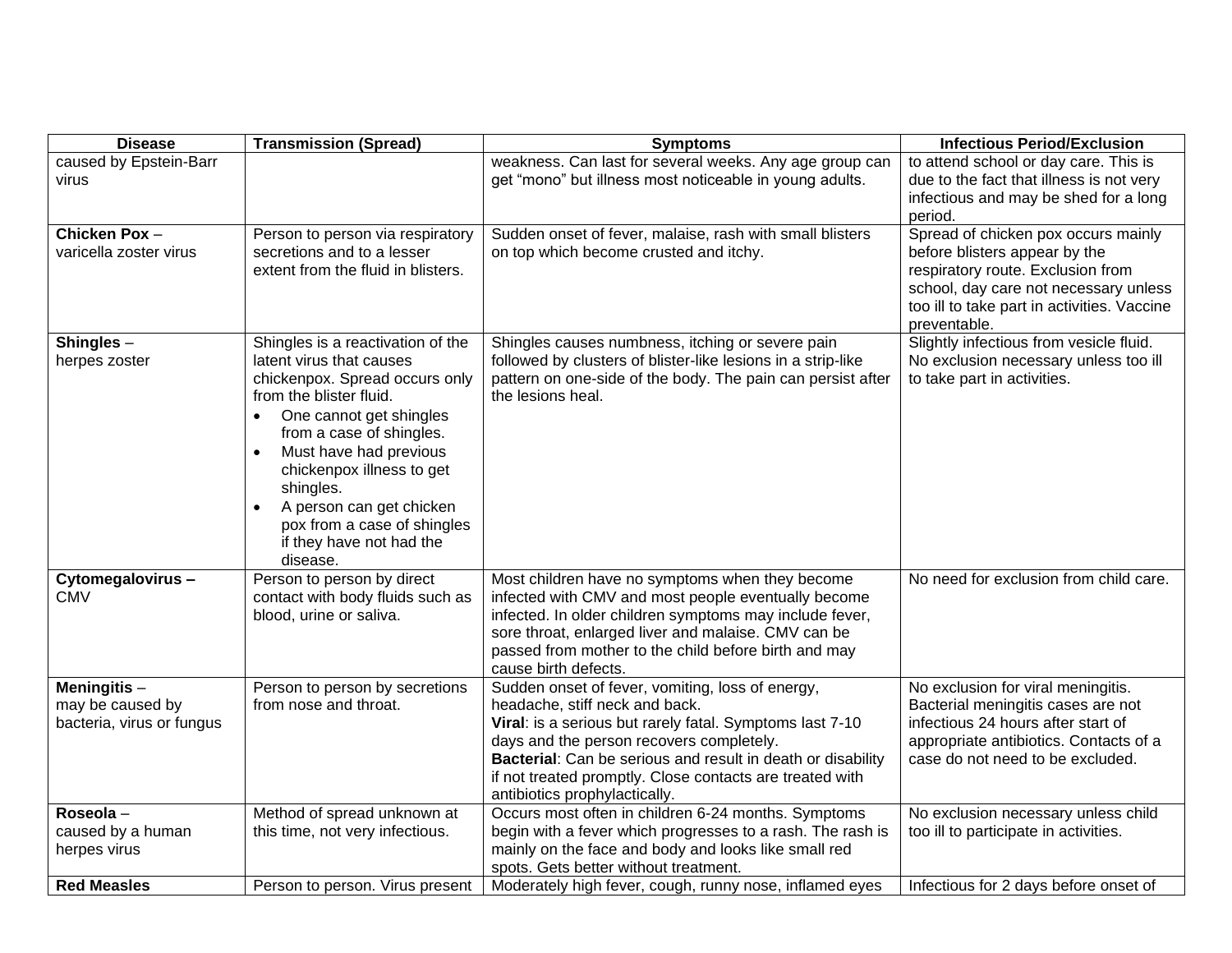| <b>Disease</b>                                          | <b>Transmission (Spread)</b>                                                                                | <b>Symptoms</b>                                                                                                                                                                                                                | <b>Infectious Period/Exclusion</b>                                                                                                                                                            |
|---------------------------------------------------------|-------------------------------------------------------------------------------------------------------------|--------------------------------------------------------------------------------------------------------------------------------------------------------------------------------------------------------------------------------|-----------------------------------------------------------------------------------------------------------------------------------------------------------------------------------------------|
|                                                         | in respiratory secretions.                                                                                  | for 1 to 3 days before onset of rash. Rash begins as large<br>red spots which join together. The rash starts on the face<br>and spreads to entire body. Must see physician and<br>Public Health notified. Vaccine preventable. | fever and cough until 4 days after<br>onset of rash. Cases are excluded<br>until at least 4 days after onset of rash.                                                                         |
| <b>German Measles</b>                                   | Person to person. Virus present<br>in respiratory secretions.                                               | Mild fever, sore throat, swollen glands in neck. Rash<br>consists of small red spots which start on scalp and face<br>and spread rapidly over entire body.<br>Vaccine preventable.                                             | Infectious for a few days before onset<br>of rash and 7 days after. Exclude for 7<br>days after onset of rash.                                                                                |
| <b>Whooping Cough</b>                                   | Person to person. Bacteria<br>present in respiratory<br>secretions.                                         | Begins with cold symptoms and cough progresses to<br>spasms that may result in vomiting.<br>Vaccine preventable.                                                                                                               | Infectious from onset of runny nose<br>until 3 weeks after onset of spasm -<br>like cough, exclude until 5 days after<br>start of appropriate antibiotics or 3<br>weeks after onset of cough. |
| <b>Mumps</b>                                            | Person to person. Virus present<br>in respiratory secretions.                                               | Fever, swelling of salivary glands that cause welling of<br>cheeks and face.<br>Vaccine preventable.                                                                                                                           | Infectious for 7 days before and 9<br>days after onset of swelling. Exclude<br>for 9 days after onset of swelling.                                                                            |
| Hand, Foot and Mouth<br><b>Disease</b>                  | Person to person. Virus present<br>in respiratory secretions.                                               | May have fever, headache, red spots with small blisters<br>on top may appear especially on hands, feet and inside<br>mouth.                                                                                                    | Exclusion not necessary unless too ill<br>to take part in activities. Most<br>infectious before onset of rash and<br>can be excreted in the stool for a<br>period of time.                    |
| $RSV -$<br><b>Respiratory Syncytial</b><br><b>Virus</b> | Person to person. Virus present<br>in respiratory secretions and on<br>contaminated objects or<br>surfaces. | Fever, runny nose, cough and sometimes wheezing.<br>Common cause of bronchiolitis and pneumonia in children<br>under 1 year of age.                                                                                            | Infectious until symptoms stop (usually<br>8 to 15 days) but there is no need for<br>exclusion unless child too ill attend.                                                                   |
| Influenza                                               | Person to person. Virus present<br>in respiratory secretions.                                               | Fever, chills, cough, sore throat, headache, muscle<br>aches.                                                                                                                                                                  | Infectious until symptoms stop (3 to 5<br>days) but there is no need for<br>exclusion unless child too ill to attend.                                                                         |
| <b>Fifth's Disease</b><br>(slapped cheek)               | Person to person. Virus present<br>in respiratory secretions.                                               | Mild fever, flu-like symptoms. A rash will appear 1 week<br>after onset of symptoms. The rash on the face appears as<br>a "slapped cheek" and spreads to the rest of the body.                                                 | Exclusion not necessary unless too ill<br>to take part in activities. Most<br>infectious before onset of rash.                                                                                |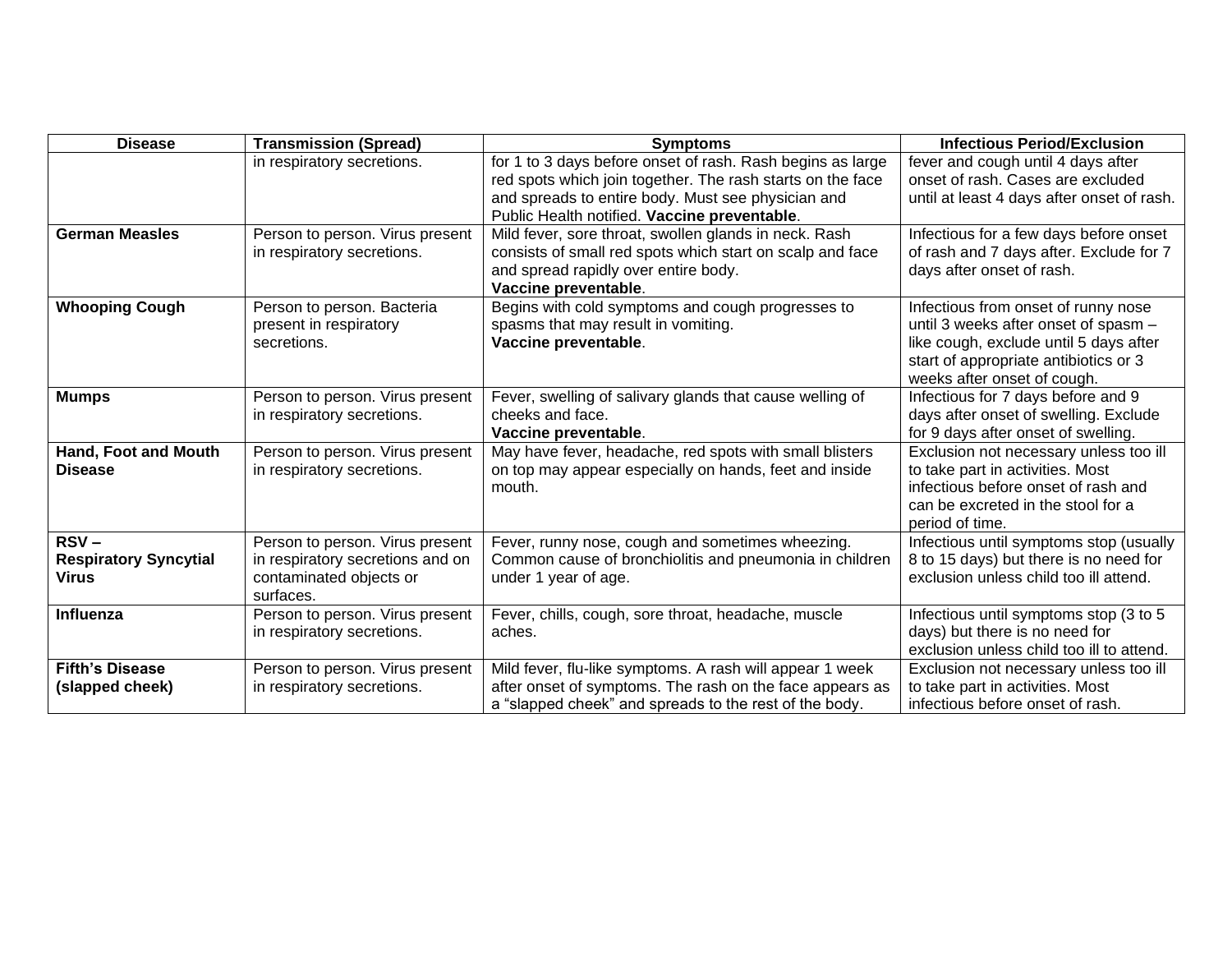# **Skin and Scalp**

| <b>Disease</b>                  | <b>Transmission (Spread)</b>                                                                                                                  | <b>Symptoms</b>                                                                                                                                                      | <b>Infectious Period/Exclusion</b>                                                                                                                                                                                                                                                                                                                                                                             |
|---------------------------------|-----------------------------------------------------------------------------------------------------------------------------------------------|----------------------------------------------------------------------------------------------------------------------------------------------------------------------|----------------------------------------------------------------------------------------------------------------------------------------------------------------------------------------------------------------------------------------------------------------------------------------------------------------------------------------------------------------------------------------------------------------|
| <b>Head Lice</b>                | Person to person. Requires<br>close direct contact. To a lesser<br>extend spread can occur<br>through sharing of combs,<br>brushes, headgear. | Presence of lice and nits in the hair. Scalp itching -<br>usually around the ears or nape of the neck.                                                               | Exclude until treated. Nit removal may<br>be necessary to cure some cases.                                                                                                                                                                                                                                                                                                                                     |
| <b>Scabies</b>                  | Person to person. Requires<br>close direct contact.                                                                                           | Very itchy rash - usually appears on fingers, elbows,<br>armpits and abdomen. Scabies requires treatment.                                                            | Infectious until treated. Exclude until<br>treated.                                                                                                                                                                                                                                                                                                                                                            |
| <b>Molluscum</b><br>Contagiosum | Person to person by direct<br>contact with the lesions.                                                                                       | Viral skin disease consisting of smooth-surfaced, firm and<br>round papules. Lesions on children are usually on the<br>face, trunk, and upper area of arms and legs. | Treatment with liquid nitrogen or<br>topical applications of salicylic acid.<br>No exclusion but avoid direct contact<br>with lesions.                                                                                                                                                                                                                                                                         |
| Ringworm                        | Spread by direct contact with<br>an infected person or animal or<br>objects or surfaces<br>contaminated with the fungus.                      | Rash that is flaky and itchy. On the scalp it may leave a<br>flaky patch of baldness and on other areas of the skin is<br>ring like and may itch or burn.            | Child excluded until treatment started.<br>The fungus is no longer present when<br>the lesion begins to shrink.                                                                                                                                                                                                                                                                                                |
| Cold Sores-<br>Herpes Simplex 1 | Direct contact with the sores or<br>saliva of infected person.                                                                                | Fever, runny nose, painful sores on lips or in the mouth.                                                                                                            | Exclusion of children with simple<br>Herpes simplex is unlikely to control<br>the spread. However consideration<br>may be given to children with open<br>lesions who are biters or droolers or<br>who mouth toys. Cold sores generally<br>clear up on their own but there are<br>antiviral treatments available.<br>Infectious for 1 week during first<br>infection and 5 days during recurrent<br>cold sores. |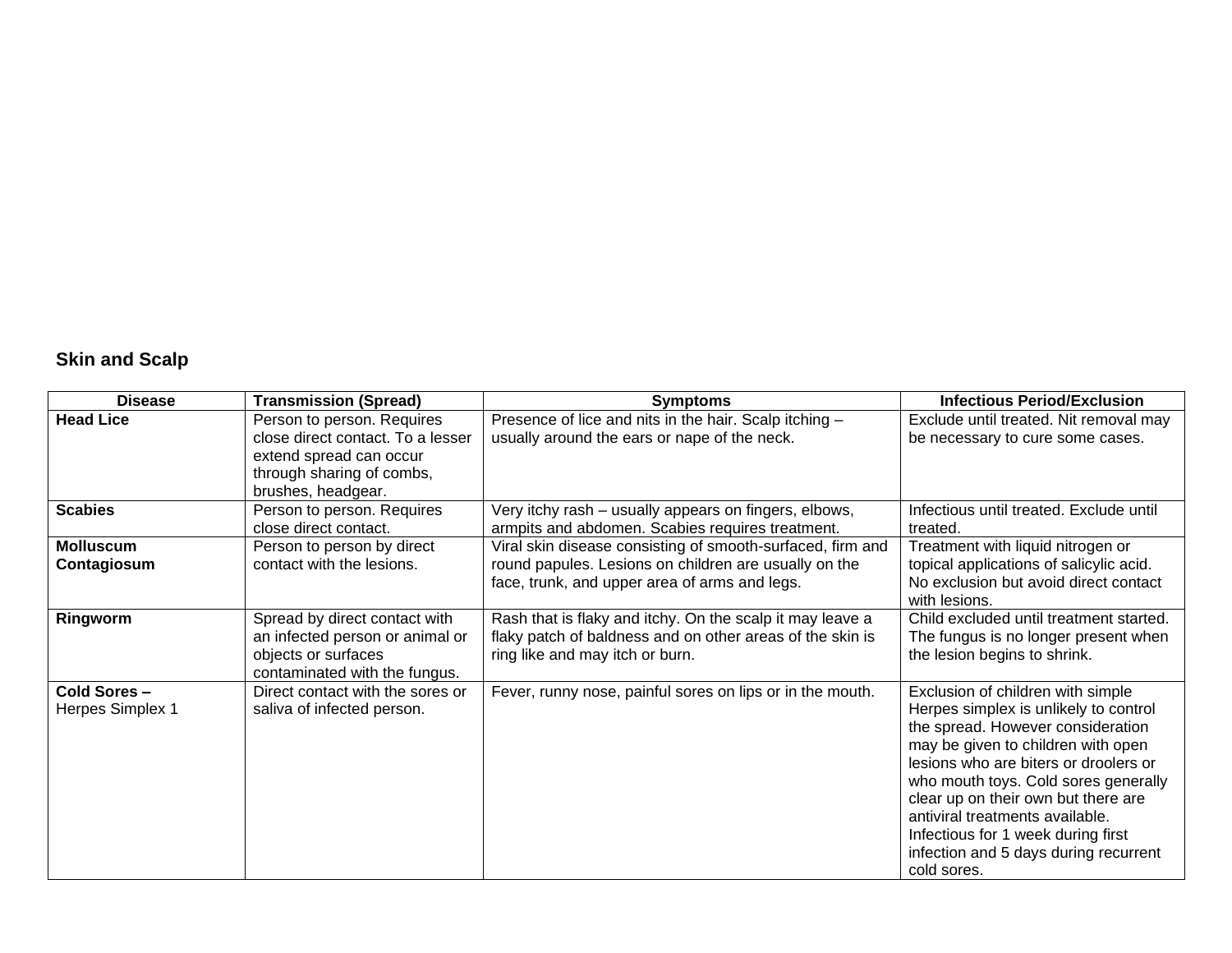| Impetigo | Person to person by direct | Pustules or crusted rash on face or exposed parts of body                | Infectious from onset of rash until 1    |
|----------|----------------------------|--------------------------------------------------------------------------|------------------------------------------|
|          | contact.                   | <sup>1</sup> (arms and/or legs). Impetigo requires antibiotic treatments | day after start of treatment with        |
|          |                            | prescribed by a physician.                                               | antibiotics, exclude until 1 full day of |
|          |                            |                                                                          | treatment.                               |

### **Gastrointestinal**

Prevention:

- Importance of good hand washing especially after using the bathroom and before preparing food.
- Safe storage and food handling, cooking practices.

| <b>Disease</b>                      | <b>Transmission (Spread)</b>                                                                                                                 | <b>Symptoms</b>                                                 | <b>Infectious Period/Exclusion</b>                                                                                                                               |
|-------------------------------------|----------------------------------------------------------------------------------------------------------------------------------------------|-----------------------------------------------------------------|------------------------------------------------------------------------------------------------------------------------------------------------------------------|
| E.Coli 0157-<br>"Hamburger Disease" | Undercooked foods, especially<br>ground beef. Bacteria may be<br>found in stool and thus spread<br>person to person by fecal-oral<br>route.  | Fever, diarrhea, cramps, and may have blood in stool.           | Exclude until diarrhea is gone, may<br>continue to excrete germ for a period<br>of time.                                                                         |
| <b>Cryptosporidiosis</b>            | Spread by fecal-oral<br>transmission, ingesting<br>contaminated food or water.                                                               | Watery diarrhea and stomachache, nausea and<br>vomiting, fever. | No treatment recommended except<br>fluid replacement, infectious as long<br>as cysts excreted (several weeks).<br>Exclusion of children until diarrhea<br>stops. |
| <b>Salmonella</b>                   | Acquired mainly from improperly<br>prepared food, eggs, poultry,<br>beef, and unpasteurized milk.<br>Can also be spread person to<br>person. | Diarrhea, fever, occasionally blood in stool.                   | Exclude until diarrhea is gone, may<br>continue to excrete germ for a period<br>of time.                                                                         |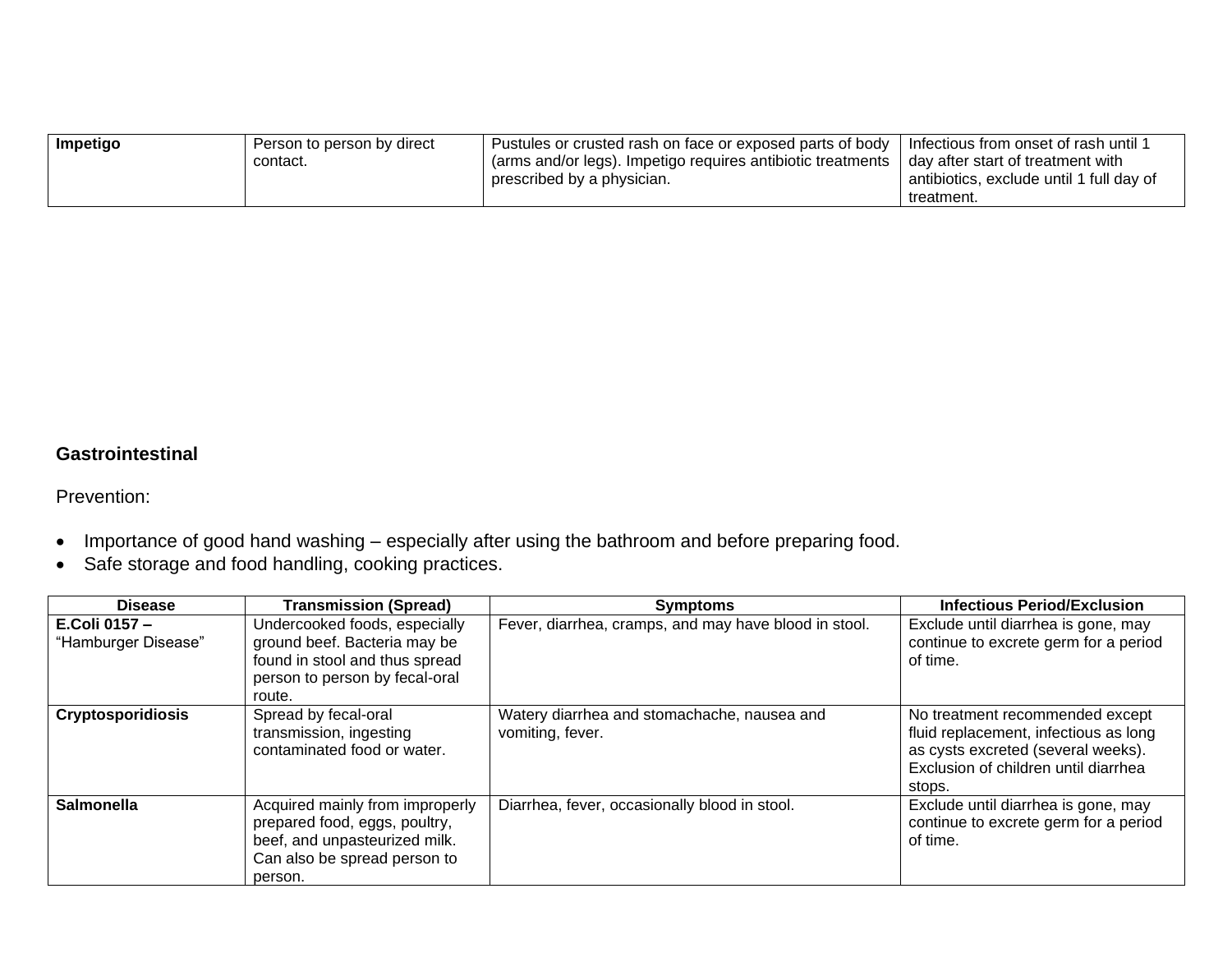| Shigella                    | Person to person spread.<br>Contaminated food and water.                                                                                             | Diarrhea, fever, blood and mucous in stool.                                                                                                                         | Exclude until diarrhea is gone and<br>negative stool cultures may be<br>necessary due to highly infectious<br>germ. |
|-----------------------------|------------------------------------------------------------------------------------------------------------------------------------------------------|---------------------------------------------------------------------------------------------------------------------------------------------------------------------|---------------------------------------------------------------------------------------------------------------------|
| Campylobacter               | Undercooked chicken, pork, raw<br>milk, contaminated water,<br>contact with infected pets.                                                           | Diarrhea, fever.                                                                                                                                                    | Exclude until diarrhea is gone, may<br>continue to excrete germ for a period<br>of time.                            |
| Giardia -<br>"Beaver Fever" | Parasite in stool. Person to<br>person spread. Ingestion of<br>water contaminated with feces.                                                        | Diarrhea, cramps, excessive gas. Do no drink water from<br>unfiltered lakes and streams without treating<br>appropriately.                                          | Exclude until diarrhea is gone, may<br>require treatment.                                                           |
| <b>Hepatitis A</b>          | Virus in stool. Person to person<br>spread (fecal – oral) and from<br>contaminated food and water.                                                   | May have fever, loss of appetite, nausea, vomiting and<br>jaundice. Most children may have no symptoms. Immune<br>globulin may be given to close contacts of cases. | Exclude for 1 week after onset of<br>jaundice.                                                                      |
| <b>Rotavirus</b>            | Person to person.                                                                                                                                    | Fever and vomiting precede watery diarrhea.                                                                                                                         | Exclude until diarrhea is gone.                                                                                     |
| <b>Pinworms</b>             | Eggs of the parasite (worm) are<br>spread from person to person by<br>contaminated hands. Eggs can<br>survive for several weeks<br>outside the body. | Itching around the anus or vagina (many children have<br>no symptoms).<br>Pinworms require medication prescribed by a physician.                                    | Treatment prescribed by a physician<br>may be necessary, exclusion not<br>needed.                                   |

# **Sexually Transmitted Diseases**

| <b>Disease</b> | <b>Transmission (Spread)</b>                   | <b>Symptoms</b>                                                                                                                                                                                                  | Infectious Period/Exclusion                                               |
|----------------|------------------------------------------------|------------------------------------------------------------------------------------------------------------------------------------------------------------------------------------------------------------------|---------------------------------------------------------------------------|
| Chlamydia      | By sexual contact with an<br>infected partner. | <b>Females:</b> discharge, itching, difficulty urinating, pelvic<br>pain (more than 70% may not have symptoms).<br>Males: discharge, itching, and difficulty urinating (more<br>than 50% may not have symptoms). | Infected until treated with<br>Azithromycin, 1 gram given<br>immediately. |
| Gonorrhea      | By sexual contact with an<br>infected partner. | Same symptoms as chlamydia, but more noticeable and<br>pronounced (more than 50% of males and females may<br>not have symptoms).                                                                                 | Infected until treated with Cefixime,<br>400 mg given immediately.        |

# **Blood Borne**

| <b>Disease</b> | <b>Transmission (Spread)</b>   | Symptoms                                                 | <b>Infectious Period/Exclusion</b>     |
|----------------|--------------------------------|----------------------------------------------------------|----------------------------------------|
| <b>HIV</b>     | By contact with infected blood | Failure to gain weight, diarrhea, persistent infections, | May be infectious for life, no need to |
|                | sharing needles, blood         | pneumonia.                                               | exclude.                               |